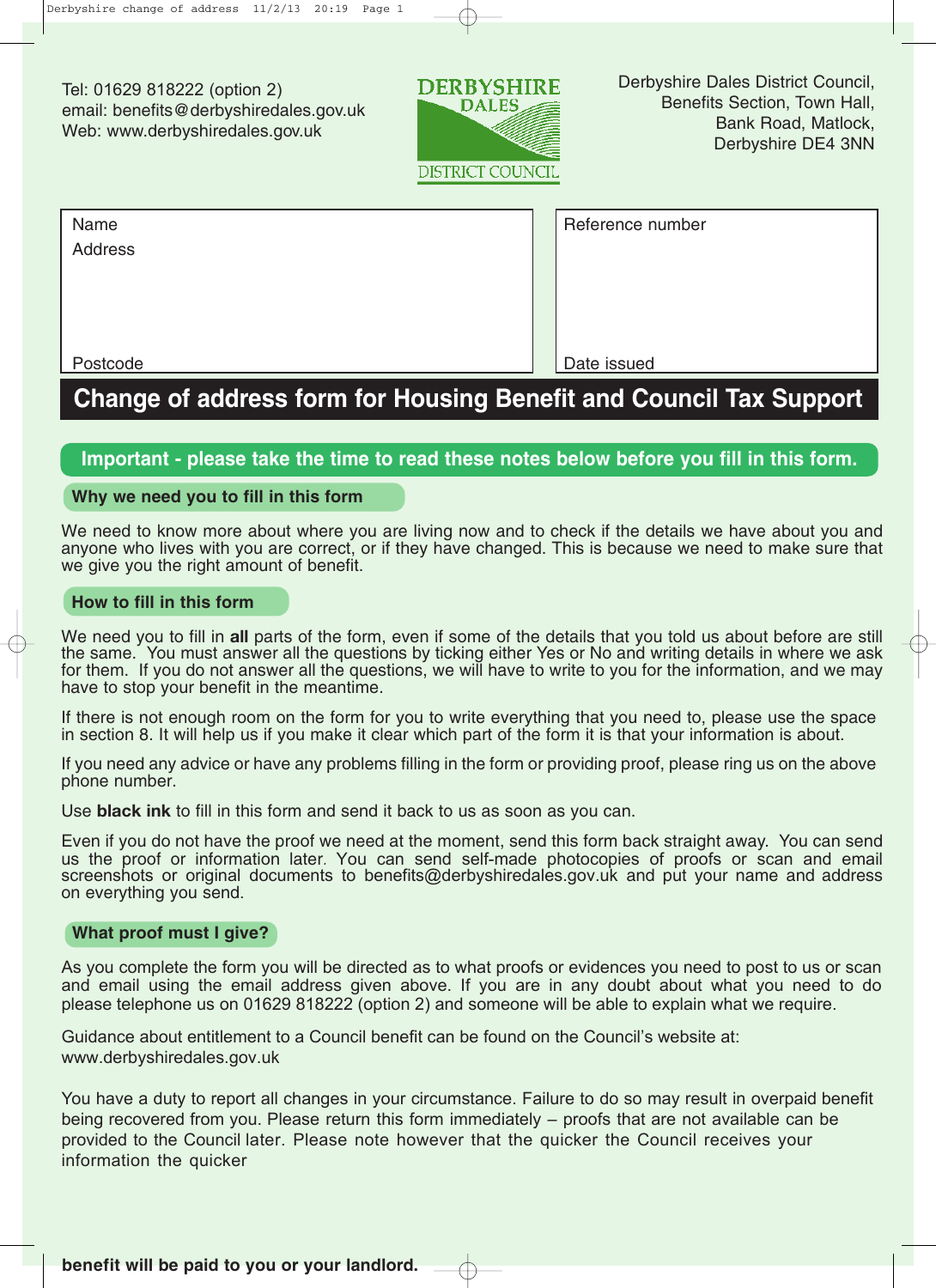# **Section 1 About you**

| Where we ask you about a partner, we mean someone that you are married to or live with as if you are married, |
|---------------------------------------------------------------------------------------------------------------|
| or a civil partner or someone you live with as if you are civil partners.                                     |
| Remember that you still need to fill this part in, even if your details are the same as before.               |
|                                                                                                               |

|                               | You                     | <b>Your partner</b>                        |  |  |
|-------------------------------|-------------------------|--------------------------------------------|--|--|
| Title (Mr, Mrs, Ms, Miss etc) |                         |                                            |  |  |
| <b>First names</b>            |                         |                                            |  |  |
| Last name                     |                         |                                            |  |  |
| Date of birth                 | Age                     | Age                                        |  |  |
| National Insurance number     |                         |                                            |  |  |
| Daytime phone number          |                         | This will help if we need to get in touch. |  |  |
| Mobile number                 |                         |                                            |  |  |
| <b>Section 2</b>              | About your last address |                                            |  |  |

# **About your last address**

|                                                                 | You  |                 | <b>Your partner</b> |
|-----------------------------------------------------------------|------|-----------------|---------------------|
| Please provide your last address                                |      |                 |                     |
| When did you leave your previous address?                       |      |                 |                     |
| Have you claimed before with Derbyshire Dales District Council? | Yesl | No <sub>1</sub> |                     |
| If Yes please tell me this address                              |      |                 |                     |

# **Section 3 About your children**

Please tell us here about any children who live with you and for whom you or your partner get Child Benefit. Where we ask you about any changes, you need to tell us about things like any of your children who have left school or no longer live with you.

|  |  |                                | Have you or your partner applied fo |  |
|--|--|--------------------------------|-------------------------------------|--|
|  |  | or are getting. Child Benefit? |                                     |  |

or, No  $\Box$  Go to section 4.

getting, Child Benefit?  $Y$ es Please tell us about this here.

| <b>First names</b>                                                                                                                                                                                                                                                                      | <b>Last name</b> | Date of birth | <b>Male or female</b> | <b>Date Child Benefit</b><br>is due to end |  |  |
|-----------------------------------------------------------------------------------------------------------------------------------------------------------------------------------------------------------------------------------------------------------------------------------------|------------------|---------------|-----------------------|--------------------------------------------|--|--|
|                                                                                                                                                                                                                                                                                         |                  |               |                       |                                            |  |  |
|                                                                                                                                                                                                                                                                                         |                  |               |                       |                                            |  |  |
|                                                                                                                                                                                                                                                                                         |                  |               |                       |                                            |  |  |
|                                                                                                                                                                                                                                                                                         |                  |               |                       |                                            |  |  |
| Have the details about the children you<br>Go to section 4.<br>No.<br>get Child Benefit for changed since you<br>Please tell us about this here.<br>Yes <sup> </sup><br>claimed at your last address?<br>Please write about any changes here and remember to tell us when they happened |                  |               |                       |                                            |  |  |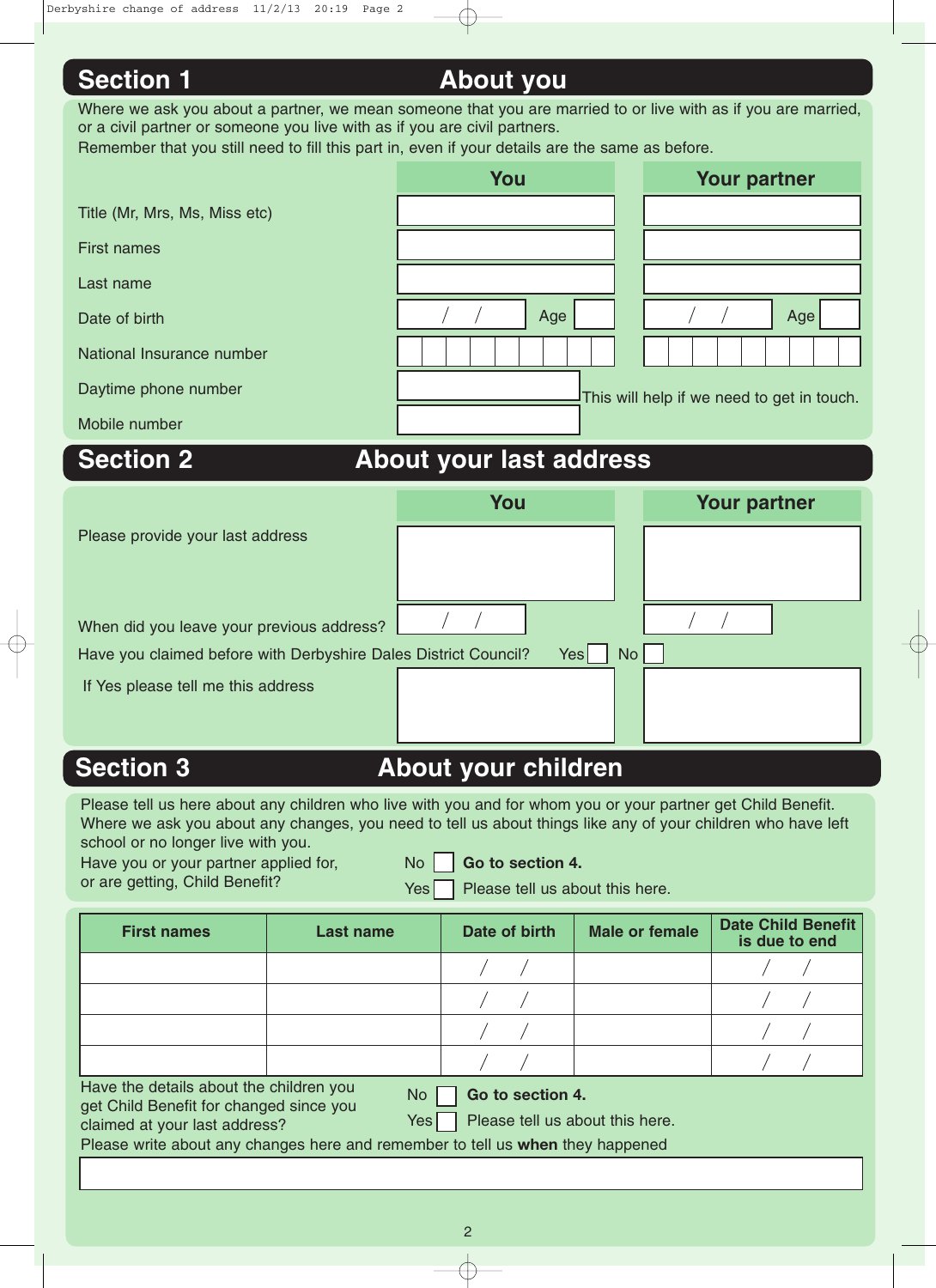# **Section 4 Non-dependant's circumstances**

Other than those named in sections 1 and 3, No does anyone else live in your home?

No **Go to section 5.**

 $Yes \mid$  Please tell us about them here.

**Please fill in Part A for members of your family, children that you do not get child benefit for, or someone who lives with you for whom you do not charge rent (we call these non-dependants).** 

## **Part A Non-dependants**

| <b>Name</b> | Date of birth | <b>National Insurance Number</b> | <b>Income</b> |
|-------------|---------------|----------------------------------|---------------|
|             |               |                                  |               |
|             |               |                                  | £             |
|             |               |                                  | £             |
|             |               |                                  | £             |

**If the non-dependent is working then we will need to see 5 recent weekly wage slips or 2 consecutive monthly wage slips.** 

**Please tell us about all the changes in your non-dependant's circumstances.**

## **Part B Boarders, lodgers or tenants**

**Fill in this part if you pay rent.**

| <b>Full name</b>                                                                                                                                                           | Date of birth                                                                | How much are they<br>charged? | How often? |
|----------------------------------------------------------------------------------------------------------------------------------------------------------------------------|------------------------------------------------------------------------------|-------------------------------|------------|
|                                                                                                                                                                            |                                                                              | £                             |            |
|                                                                                                                                                                            |                                                                              | £                             |            |
| Do you give them meals?                                                                                                                                                    | N <sub>O</sub><br>Yesl                                                       |                               |            |
| Do you charge for heating?                                                                                                                                                 | No <sub>1</sub><br>Yes I                                                     |                               |            |
| Have the details about any non-dependants,<br>boarders or lodgers changed since you<br>claimed at your last address?                                                       | Go to section 5.<br>No <sub>1</sub><br>Yes   Please tell us about this here. |                               |            |
| Please write about any changes here and remember to tell us when they happened. You only need to send us<br>proof of any of the non-dependant's details that have changed. |                                                                              |                               |            |
|                                                                                                                                                                            |                                                                              |                               |            |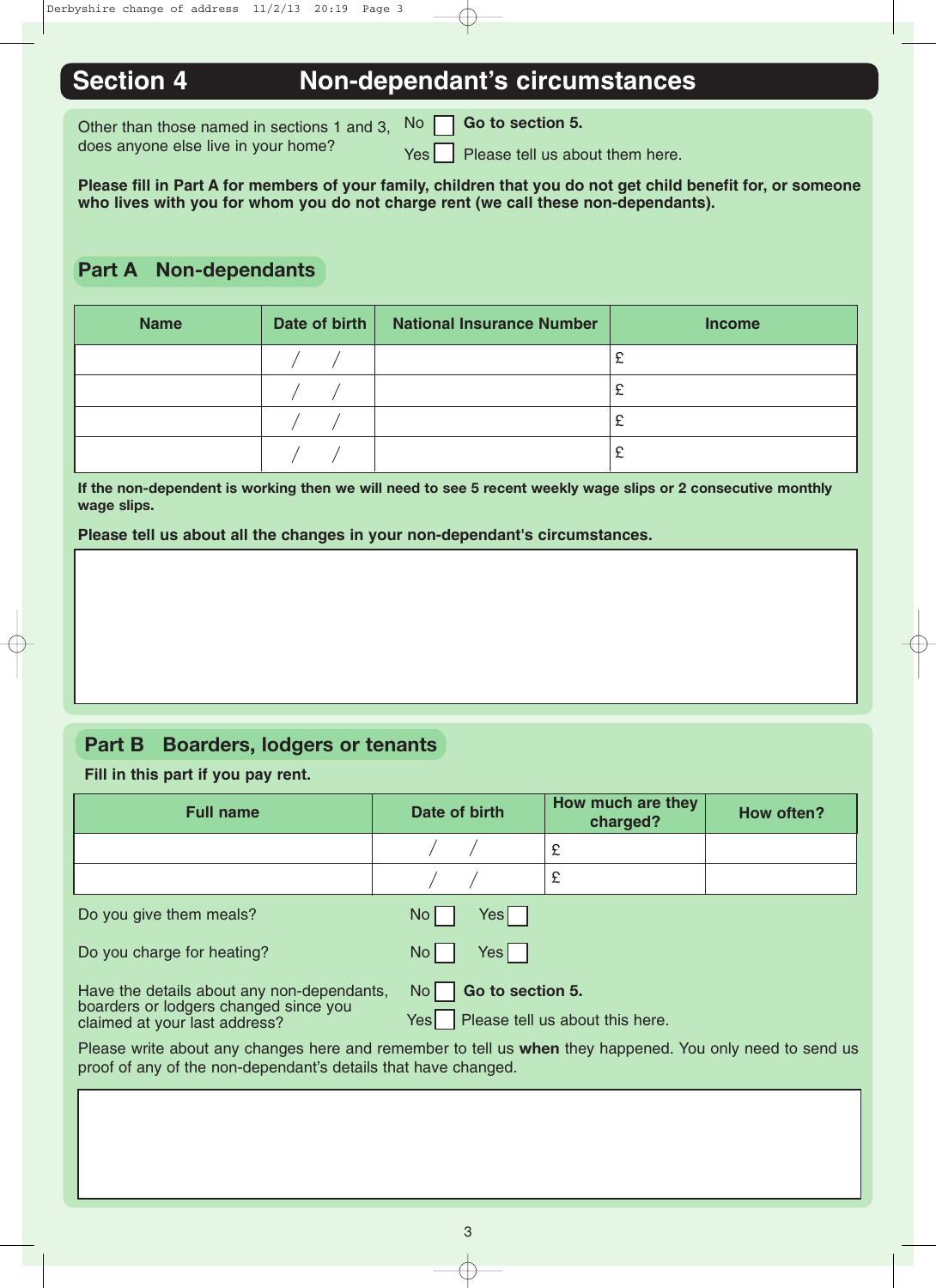| <b>Section 5</b>                                                             | <b>About your home</b>                                                                                                                                                                                                       |
|------------------------------------------------------------------------------|------------------------------------------------------------------------------------------------------------------------------------------------------------------------------------------------------------------------------|
| Do you own your home or pay a mortgage?                                      | Go to section 6<br>No.                                                                                                                                                                                                       |
|                                                                              | Please tell us about it here.<br>Yesl                                                                                                                                                                                        |
| When did you move to your new address?                                       |                                                                                                                                                                                                                              |
| owns your home with you or your partner then go straight to section 7.       | Please write here the name of anyone who jointly owns your home with you or your partner. If no-one jointly                                                                                                                  |
|                                                                              |                                                                                                                                                                                                                              |
|                                                                              |                                                                                                                                                                                                                              |
|                                                                              |                                                                                                                                                                                                                              |
| <b>Section 6</b>                                                             | <b>About your rent</b>                                                                                                                                                                                                       |
|                                                                              |                                                                                                                                                                                                                              |
|                                                                              | You will need to provide proof of the rent charged on your new tenancy and the date that this starts. This could<br>be your rent book, tenancy agreement or a letter from the person acting as your landlord or their agent. |
| What is your landlord's full name?                                           |                                                                                                                                                                                                                              |
| What is your landlord's address?                                             |                                                                                                                                                                                                                              |
|                                                                              |                                                                                                                                                                                                                              |
|                                                                              |                                                                                                                                                                                                                              |
| If your landlord has an agent, what is their name?                           |                                                                                                                                                                                                                              |
| What is the agent's address?                                                 |                                                                                                                                                                                                                              |
|                                                                              |                                                                                                                                                                                                                              |
|                                                                              |                                                                                                                                                                                                                              |
| When did you start renting your home?                                        |                                                                                                                                                                                                                              |
| (start of your tenancy)                                                      |                                                                                                                                                                                                                              |
| When did you move to this address?                                           |                                                                                                                                                                                                                              |
| have to write and ask you for the date, which might delay your benefit.      | If you have not moved in yet, you need to tell us now when you expect to move in. This means that when<br>you do move in you will still need to write and tell us the actual date. If we do not hear from you we will        |
| When do you expect to move in?                                               |                                                                                                                                                                                                                              |
| Has your rent been registered as a fair rent<br>by the Rent Officer Service? | <b>No</b><br><b>Yes</b>                                                                                                                                                                                                      |
| Do you have a shorthold tenancy?                                             | Yes<br>No                                                                                                                                                                                                                    |
| How long is your tenancy for?                                                |                                                                                                                                                                                                                              |
| Does anyone else share the rent<br>with you and your partner?                | No<br><b>Yes</b>                                                                                                                                                                                                             |
| What is their share?                                                         |                                                                                                                                                                                                                              |
| Please tell us their names.                                                  |                                                                                                                                                                                                                              |
|                                                                              |                                                                                                                                                                                                                              |

How much is your rent?  $\boxed{\epsilon}$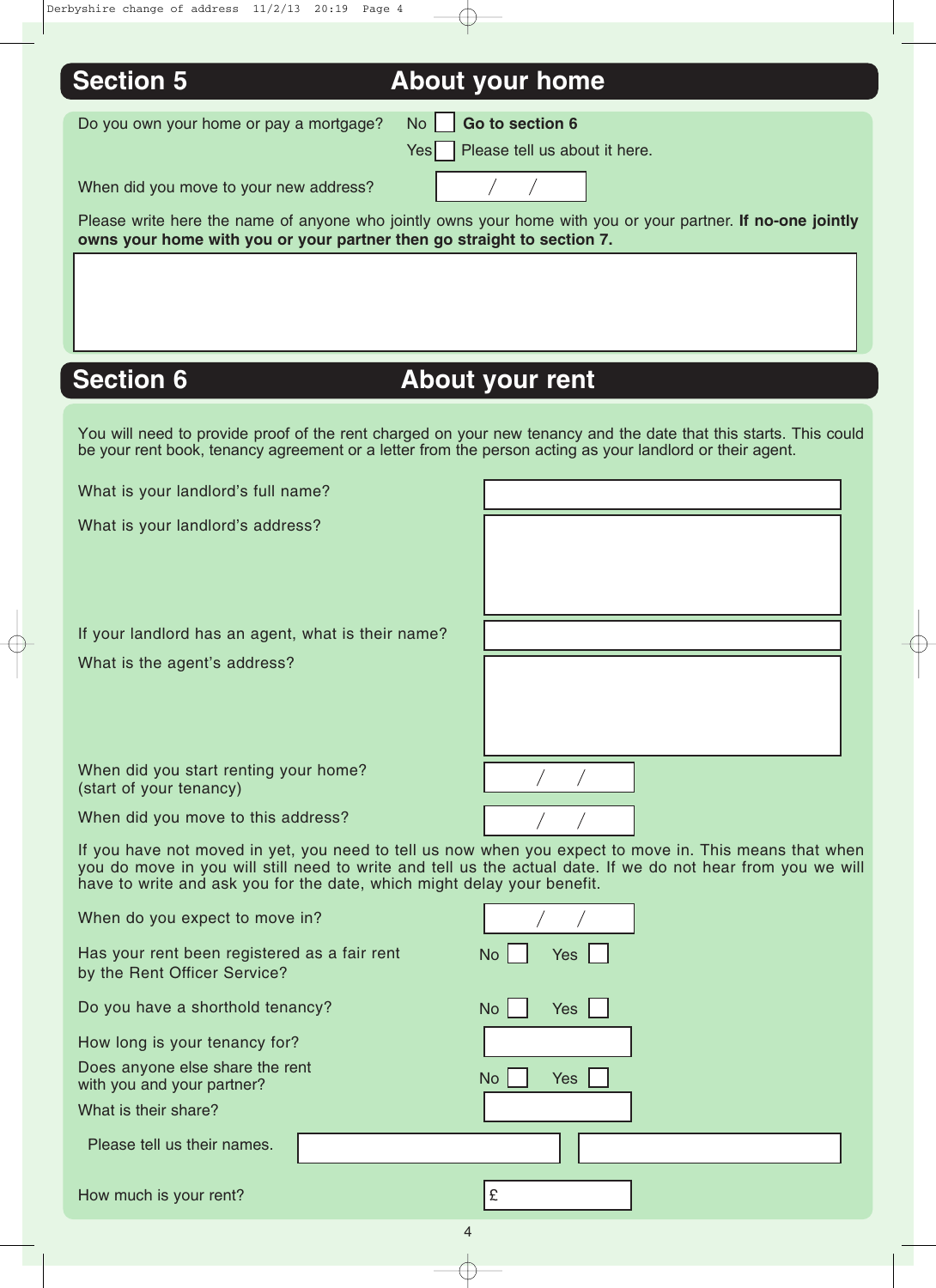| <b>Section 6</b>                                                                                                                               |                   |                 | About your rent - continued                                    |
|------------------------------------------------------------------------------------------------------------------------------------------------|-------------------|-----------------|----------------------------------------------------------------|
| How often is your rent due?<br>weekly                                                                                                          |                   | fortnightly     | monthly<br>four weekly<br>other                                |
| Do you have any rent-free weeks?                                                                                                               |                   | <b>No</b>       | Yes<br>How many?                                               |
| Is any part of your home used for<br>business purposes?                                                                                        |                   | <b>No</b>       | <b>Yes</b>                                                     |
| Is your home a shared ownership<br>(called part-rent part-buy)?                                                                                |                   | <b>No</b>       | <b>Yes</b>                                                     |
| Is your home a co-ownership<br>(a financial arrangement with a<br>housing association)?                                                        |                   | <b>No</b>       | Yes                                                            |
| Is your home:                                                                                                                                  |                   |                 |                                                                |
| a house?                                                                                                                                       | a bed-sit?        |                 | a room or rooms?                                               |
| a bungalow?                                                                                                                                    | a flat?           |                 | sheltered or supported?                                        |
| If it is none of these please say what it is.                                                                                                  |                   |                 |                                                                |
| If you rent a room, flat or bed-sit you must complete this section, or your claim could be delayed.<br>If not, go to the top of the next page. |                   |                 |                                                                |
| Which floor is your home on?                                                                                                                   |                   |                 |                                                                |
| <b>Basement</b><br><b>Ground floor</b>                                                                                                         |                   | First floor     | Second floor<br>Third floor                                    |
| What is your room or bed-sit number?                                                                                                           |                   |                 |                                                                |
| How much furniture is provided by your landlord? Is your home:<br>fully furnished?                                                             | partly furnished? |                 | barely furnished?<br>unfurnished?                              |
| Is your landlord responsible for decorating inside your home?                                                                                  |                   |                 | <b>Yes</b><br><b>No</b>                                        |
| Does your home have central heating?                                                                                                           |                   |                 | <b>Yes</b><br><b>No</b>                                        |
| Do you have a garage?                                                                                                                          |                   |                 | Yes $ $<br><b>No</b>                                           |
| Can you choose whether to rent the garage?                                                                                                     |                   |                 | Yes<br><b>No</b>                                               |
| Please tell us the number of rooms in the property.                                                                                            |                   |                 |                                                                |
| Living                                                                                                                                         | <b>Bedrooms</b>   | <b>Bed-sits</b> | Other<br><b>Bathrooms</b><br><b>Toilets</b><br><b>Kitchens</b> |
| rooms<br>How many of these rooms                                                                                                               |                   |                 | rooms                                                          |
| are there in the building?<br>How many are only used                                                                                           |                   |                 |                                                                |
| by you and your family?                                                                                                                        |                   |                 |                                                                |
| How many of these rooms<br>do you share with other<br>people?                                                                                  |                   |                 |                                                                |
| Do you have a bedroom which is used overnight by someone<br>who cares for you or your partner but has their home elsewhere?                    |                   |                 | No <sub>1</sub><br>Yes                                         |

Do you have a disabled child who requires a separate bedroom apart from the other children who live in your home?

 $No$  Yes  $\Box$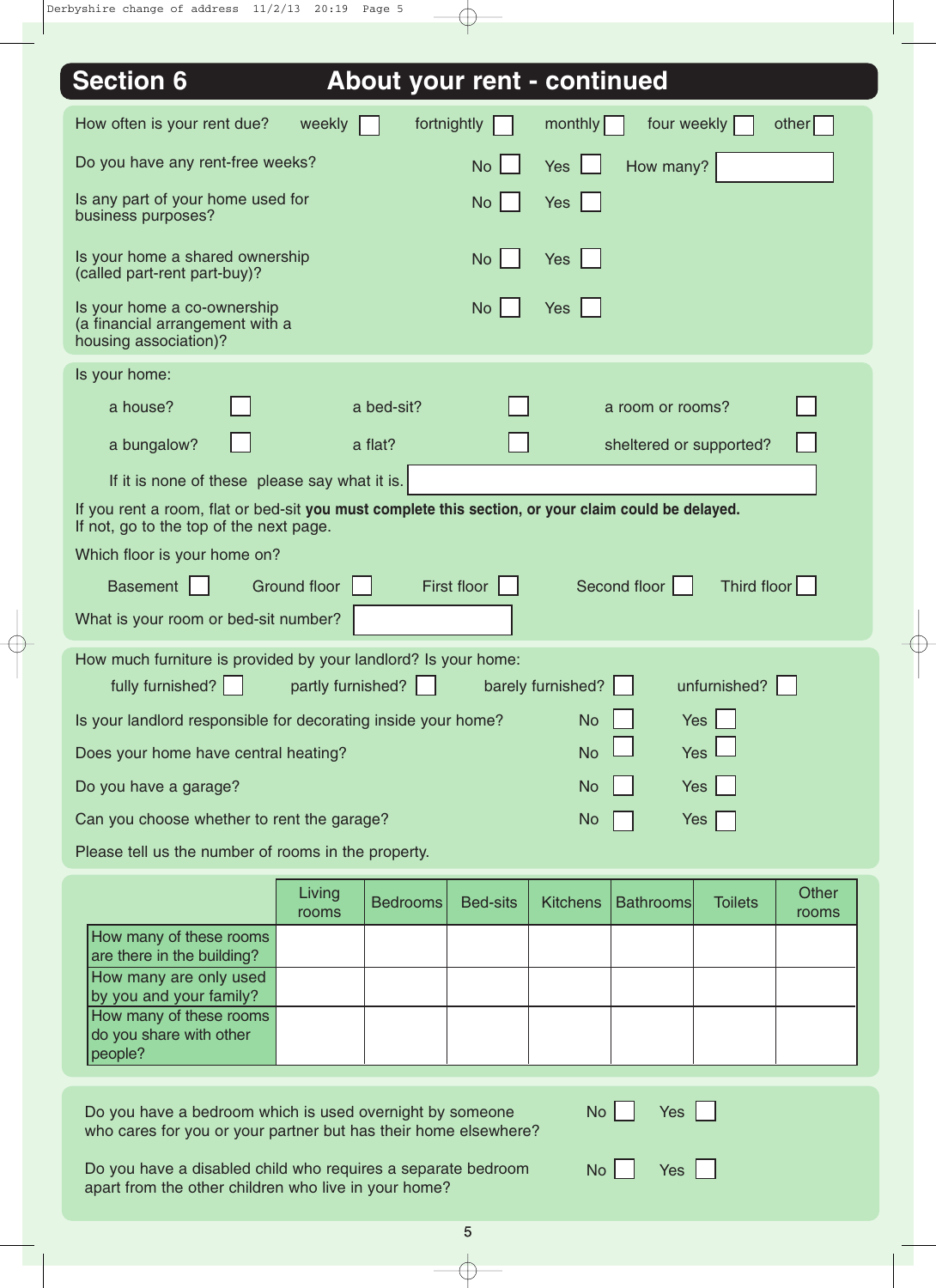| <b>Section 6</b>                           |                 |                  | About your rent - continued                                                |                                    |
|--------------------------------------------|-----------------|------------------|----------------------------------------------------------------------------|------------------------------------|
|                                            |                 |                  | Please tell us if any of the following services are included in your rent. |                                    |
| <b>Water rates</b>                         | No              | Yes              | Ι£                                                                         |                                    |
| <b>Council Tax</b>                         | <b>No</b>       | Yes <sub>l</sub> | £                                                                          |                                    |
| <b>Heating</b>                             | No              | Yes              | l£                                                                         |                                    |
| Lighting                                   | No              | Yes              | Ι£                                                                         |                                    |
| Hot water                                  | No              | Yes <sub>l</sub> | £                                                                          |                                    |
| Fuel for cooking                           | No <sub>1</sub> | Yes              | Ι£                                                                         |                                    |
| Window cleaning                            | No <sub>1</sub> | Yes              | £                                                                          |                                    |
| Cleaning inside the room or flat           | No <sub>1</sub> | Yes              | £                                                                          |                                    |
| Cleaning, lighting or heating shared areas | No <sub>1</sub> | Yes              | £                                                                          |                                    |
| Emergency alarm system                     | <b>No</b>       | Yes              | £                                                                          |                                    |
| Counselling and support                    | <b>No</b>       | Yes <sub>l</sub> | £                                                                          | We may write to<br>you to get more |
| Nursing and personal care                  | No <sub>1</sub> | Yes <sup>L</sup> | l£                                                                         | information about                  |

Other service (please say what it is)  $N_o \cap \mathbb{R}$  Yes  $\cap$  2

Breakfast  $\begin{array}{ccc} \text{B} & \text{B} & \text{B} \end{array}$   $\begin{array}{ccc} \text{B} & \text{B} & \text{B} \end{array}$ 

Lunch No Yes £

Evening meal  $\begin{array}{ccc} \text{Neumann} & \text{Neumann} \\ \end{array}$  No  $\begin{array}{ccc} \text{Neumann} \\ \end{array}$ 

**Meals for you and your family**

We will pay your Housing Benefit every four weeks in arrears (if paid to a landlord) or fortnightly to you if you prefer. We will pay the benefit directly into a nominated bank account by BACS.

|                           | Do you want payment of your Housing Benefit to                                                                                                                         | you? | your landlord? |           |                     |
|---------------------------|------------------------------------------------------------------------------------------------------------------------------------------------------------------------|------|----------------|-----------|---------------------|
|                           | Can we give information about your benefit payments to your landlord or agent?<br>Can we give personal information about you or your family to your landlord or agent? |      |                | No<br>No. | Yes  <br>$Yes \mid$ |
| If 'Yes' please sign here | Signature:                                                                                                                                                             |      |                |           |                     |

**You have the right to change your mind at any time.** Please turn over

these.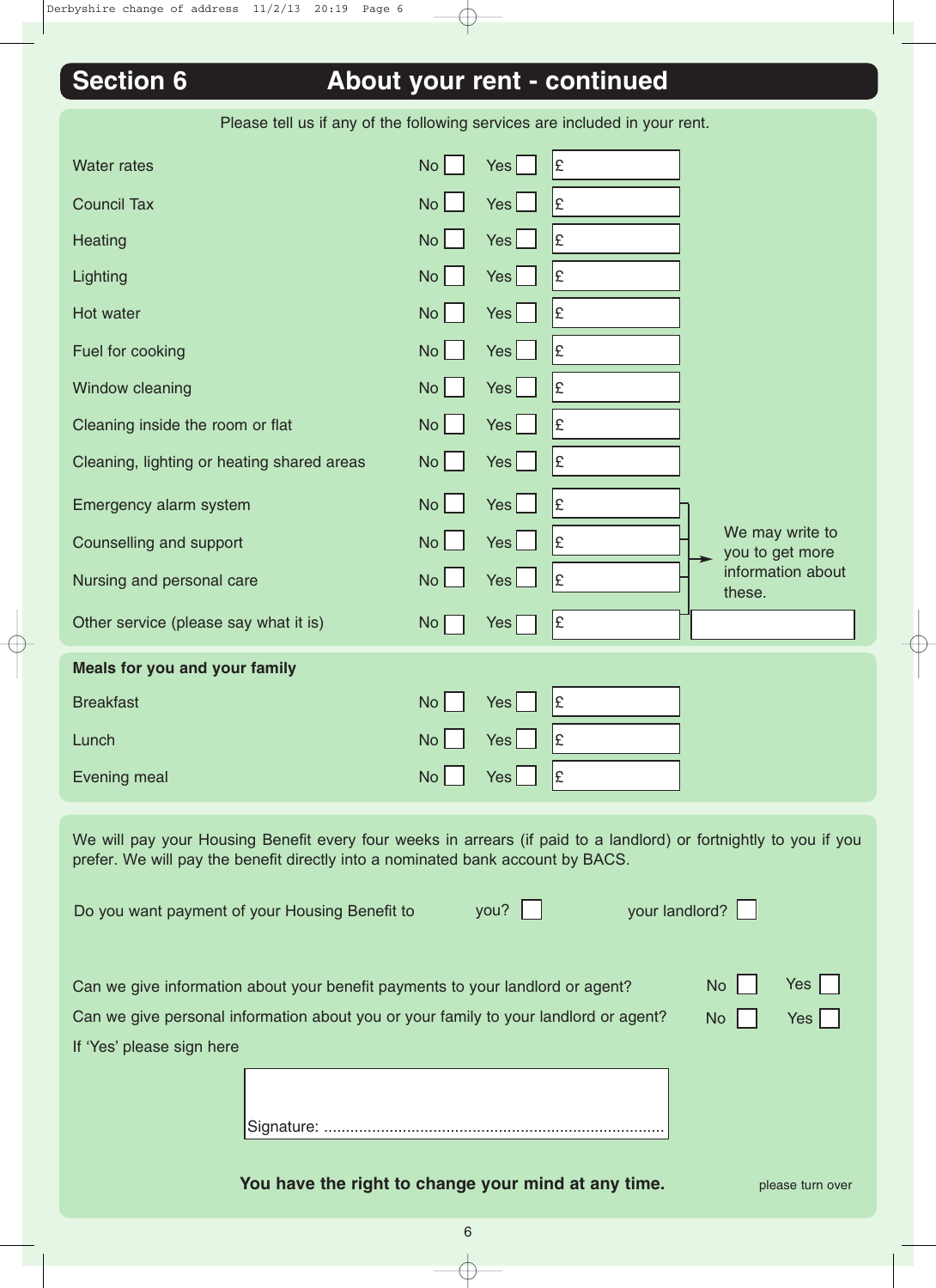| <b>Section 7</b><br>Who are you renting from?                                                                                                                                     |                         |  |  |
|-----------------------------------------------------------------------------------------------------------------------------------------------------------------------------------|-------------------------|--|--|
| Are you renting your home from a Housing Association?<br>Go to section 7<br>Yes<br><b>No</b><br>Please answer the following                                                       |                         |  |  |
| Are you or your partner related to your landlord, or your landlord's<br>partner or your agent or your agent's partner?                                                            | <b>No</b><br><b>Yes</b> |  |  |
| If 'Yes', please say how you are related (such as ex-partner,<br>parent, brother, brother-in-law, stepbrother and so on).                                                         |                         |  |  |
| Are any of your children or your partner's children related to your<br>landlord or landlord's partner or your agent or your agent's partner?                                      | <b>No</b><br><b>Yes</b> |  |  |
| If 'Yes', say who?<br>What is their relationship?                                                                                                                                 |                         |  |  |
| Has your landlord ever lived in the property you are renting now?                                                                                                                 | <b>No</b><br><b>Yes</b> |  |  |
| If your landlord is a company are you or your partner a director of, or employed<br>by that company?                                                                              | <b>No</b><br>Yes $ $    |  |  |
| If your landlord is a company is your ex-partner or your partner's ex-partner a<br><b>No</b><br>Yes $ $<br>director of, or employed by, the company which is your landlord?       |                         |  |  |
| Do you pay rent to a trust where either you or your partner are trustees or<br><b>No</b><br><b>Yes</b><br>where either your ex-partner or your partner's ex-partner is a trustee? |                         |  |  |
| Do you pay rent to a trust where any member of your household is a trustee?                                                                                                       | <b>No</b><br><b>Yes</b> |  |  |
| Have you or your partner ever owned or part-owned the property you rent now?                                                                                                      | <b>No</b><br><b>Yes</b> |  |  |
| Do you have to rent your home as a condition of your employment?                                                                                                                  | <b>Yes</b><br><b>No</b> |  |  |
| Are you living in accommodation that is maintained by a religious order?                                                                                                          | <b>No</b><br>Yes        |  |  |

**If you answered 'Yes' to any of the above questions, please give us further details in section 7.**

## **Section 8 Checklist**

Please check that you have answered all the questions that apply to you and remember to sign the form at section 9. If you do not have the proof we need at the moment, still send the form back now.

Have you answered all the questions you need to and signed the form?

**Remember if you do not give us all the information we ask for, we might not be able to pay you any benefit. Please ring us if you need help with the form or want to know what proof you need to send.**

Please use the space below if there was not enough room on a part of the form for you to tell us what you needed to. Remember to make it clear which part of the form your information is about. You can also use this space to tell us about any other changes that you think we should know about. This could include things like changes in your or your partner's income or savings. It will help if you tell us when these changes happened. If we need to know more about these changes then we will write to you.